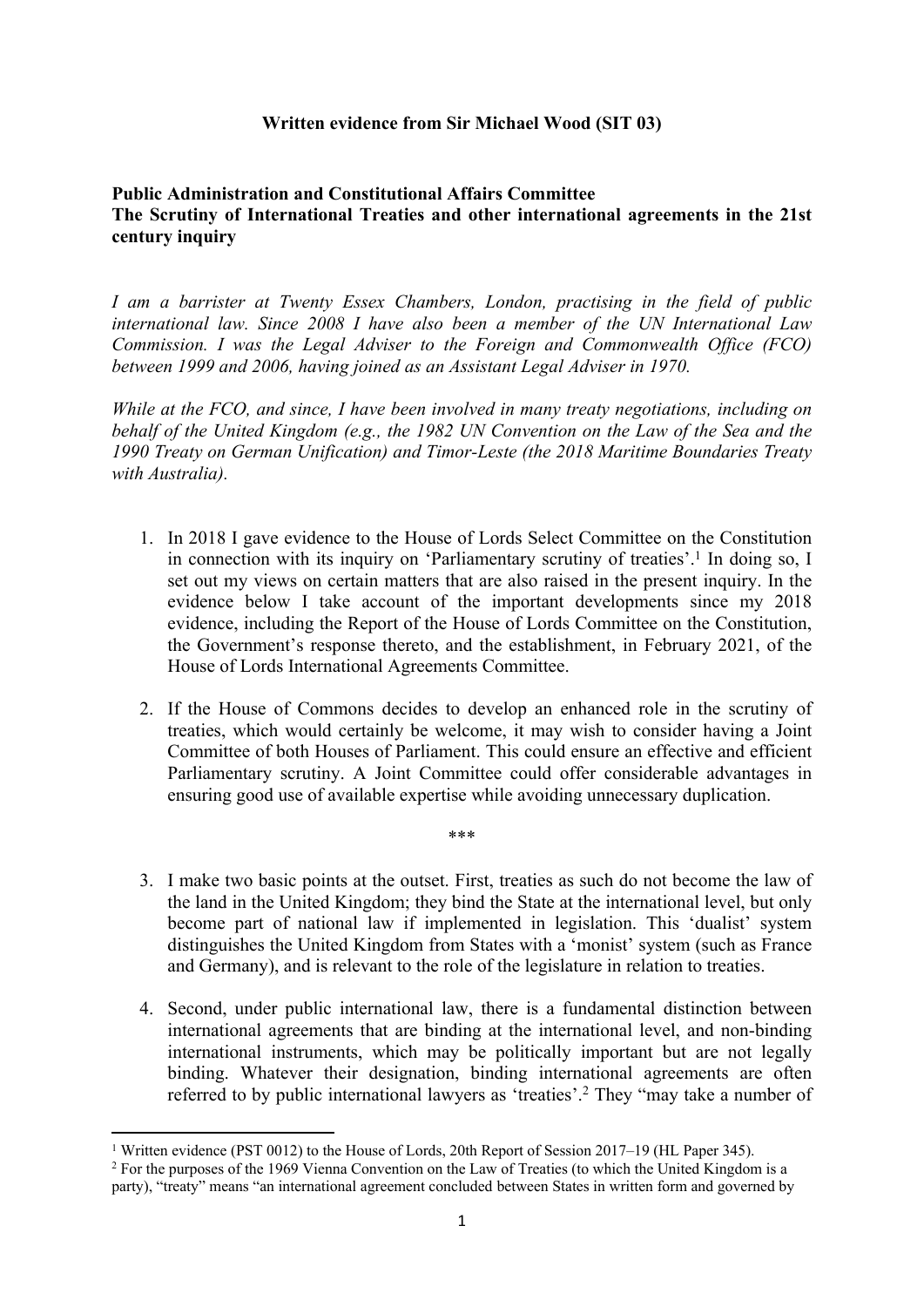forms and be given a diversity of names".<sup>3</sup> Non-binding international instruments are likewise designated in a wide variety of ways; they are sometimes referred to as 'Memoranda of Understanding'.<sup>4</sup>

- 5. While the designation given to an international instrument may indicate its status, it is not decisive. What matters is whether there is an intention on the part of the States concerned to create legally binding obligations: this essentially depends on "the nature of the act or transaction to which the [instrument] gives expression".<sup>5</sup> It may sometimes be difficult to decide whether an instrument is binding under international law, as is explained in the decisions of international courts and tribunals. Ultimately, whether a document is binding or not must be assessed on a case-by-case basis to determine whether the negotiating States intended the instrument to be (or not to be) binding under international law. To make such a determination, one "must have regard above all to its actual terms and to the particular circumstances in which it was drawn up".<sup>6</sup>
- 6. Under the United Nations Charter all treaties have to be registered with the United Nations: I believe that the United Kingdom is scrupulous in fulfilling this important Charter obligation.<sup>7</sup> Non-binding arrangements, on the other hand, are not required by international law to be made public.
- 7. Treaties are not the only international instruments that may create international obligations for States. For example, the acts of international organizations may do so where the treaties establishing the organization in question so provide (e.g., binding decisions of the UN Security Council, or the international health regulations adopted by the World Health Organization). Unilateral declarations of States may also be capable of creating legal obligations.
- 8. I now turn to certain aspects of the questions listed in the call for evidence. I do so having regard in particular to the international law of treaties and the practice of international relations.

### **1) Role and purpose of international treaties/agreements**

9. Treaties continue to play an important role in the 21st century. They remain a useful way to secure international commitments, and to advance foreign policy objectives. They ensure stability in international relations, given the principle enshrined in the Vienna Convention on the Law of Treaties that "[e]very treaty in force is binding upon the parties to it and must be performed by them in good faith.".<sup>8</sup>

international law, whether embodied in a single instrument or in two or more related instruments and whatever its particular designation" (article 2.1(*a*)).

<sup>3</sup> *Maritime Delimitation und Territorial Questions between Qatar and Bahrain, Jurisdiction and Admissibility, Judgment, I.C.J. Reports 1994*, p. 120, para. 23.

<sup>4</sup> For example, in *Treaties and Memoranda of Understanding (MOUs), Guidance on Practice and Procedures* published by the Foreign, Commonwealth & Development Office (FCDO) Treaty Section.

<sup>5</sup> *Aegean Sea Continental Shelf, Judgment, I.C.J. Reports 1978*, p. 39, para. 96.

<sup>6</sup> *Ibid*.

<sup>7</sup> Article 102.1 of the UN Charter reads: "Every treaty and every international agreement entered into by any Member of the United Nations after the present Charter comes into force shall as soon as possible be registered with the Secretariat and published by it."

<sup>8</sup> Vienna Convention on the Law of Treaties, article 26 ('*Pacta sunt servanda*').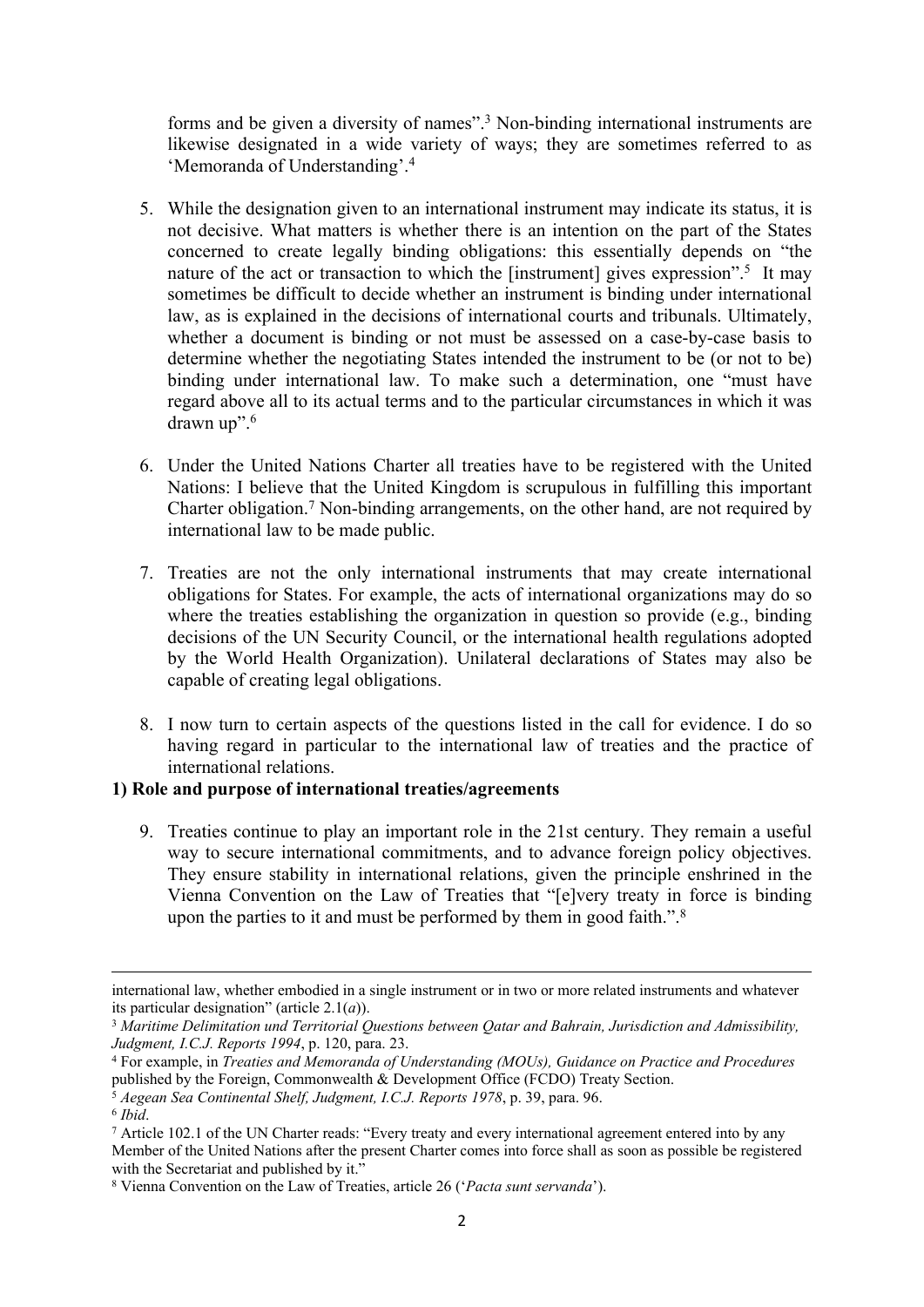- 10. Treaties come in all shapes and sizes. Some are of central importance in international and national affairs, while others are of strictly limited interest. Some create new obligations for the States concerned, while others may be declaratory (at least in part) of obligations already existing under international law.
- 11. It is difficult to classify treaties in the abstract, apart from the obvious distinction between those that are bilateral and those that are multilateral. Another important distinction is between those that require domestic legislation before they can be implemented and those that do not. The latter apply at the international level, establishing rights and obligations between the Parties, in implementation of foreign policy objectives.

# **2) Constitutional relationships**

- 12. The call for evidence asks to what extent is there a tension between the sovereignty of Parliament and the ability of the Government to sign treaties that require or constrain future legislative changes. As explained above, under our 'dualist' system obligations set forth in treaties do not form part of United Kingdom law unless and until they are incorporated by statute. At the same time, it is the practice of the United Kingdom not to bind itself to a treaty until the necessary legislation is in place (though there have been rare exceptions in cases of special urgency). The FCDO's position in this regard is described in the Treaty Section *Guidance on Practice and Procedures*. <sup>9</sup> There may, however, be cases where it is not be known that legislation is needed, since the precise meaning of a treaty may evolve over time.
- 13. Consideration might be given to whether the Government should be invited to give an assurance to the effect that it will endeavour so far as possible not to bind itself to a treaty until any necessary implementing legislation is in place; it would seem difficult to go further since, given the nature of international relations, there may be exceptional reasons for urgency and as indicated above it may not be known early in the life of a treaty that legislation is needed.
- 14. The call for evidence asks what role British overseas territories should have in relation to treaties. Clearly they should continue to be consulted whenever a treaty is being negotiated or signed that could particularly affect them. In very rare cases, a British overseas territory may be authorized by the UK Government to conclude a treaty,<sup>10</sup> which is then binding on the United Kingdom but not subject to Constitutional Reform and Governance Act 2010 ('**CRaG**').

# **3) Effectiveness of current scrutiny mechanisms**

15. Part 2 of the CRaG placed the 'Ponsonby rule' on a statutory basis. It provides a good framework within which to develop arrangements for Parliamentary scrutiny of treaties.

<sup>9</sup> Note 4 above.

<sup>10</sup> See FCDO Treaty Section *Guidance on Practice and Procedures*, note 4 above.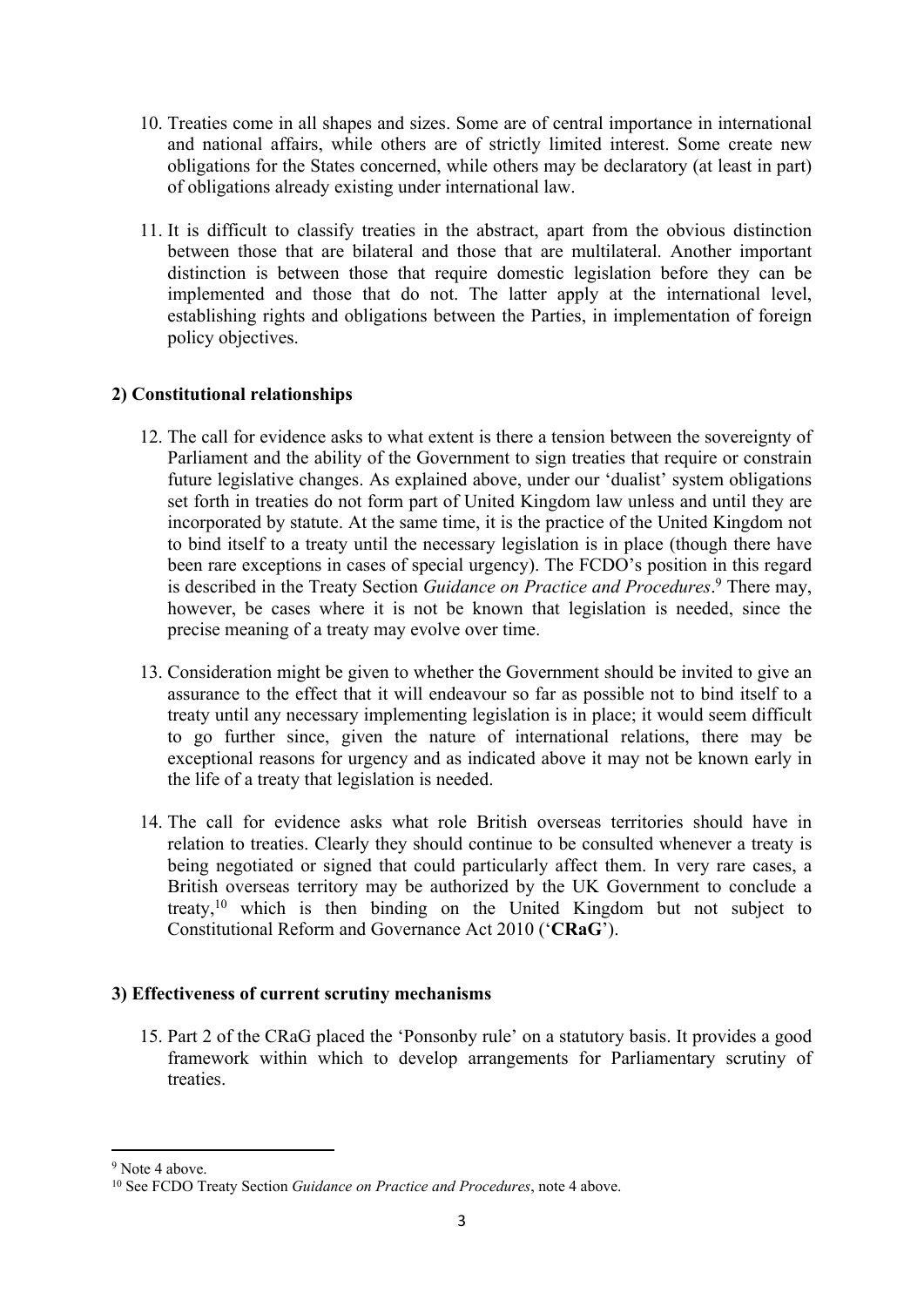- 16. Whether further improvements in scrutiny mechanisms need to be enshrined in statute is an open question. There would seem to be merit, and at least in the early days and without excluding future legislation, in retaining the flexibility that exists when arrangements develop organically based on experience and cooperation between Parliament and the administration.
- 17. Many aspects of the Parliamentary scrutiny of treaties are dealt with in existing arrangements, including sections 20 to 25 of the CRaG. The legislative framework strikes a balance between the roles of Parliament and of the Executive, and leaves scope for improvements through incremental change.
- 18. It is sometimes suggested that it would be desirable for there to be more scrutiny of treaties before ratification. It has been said that that would ensure more democratic oversight, in particular if a Parliamentary committee were to look at important treaties (filtered with the help of their staff) that do not involve legislation. This could take the form either of a more active role on the part of the relevant Select Committee, or the establishment of one or more committees specifically mandated to consider treaties.
- 19. If such further change were considered desirable, there are no doubt useful models and experience to be found in other countries, though in making comparisons a key distinction is the one already mentioned: whether treaties automatically become part of national law (as in some other countries) or not (as in the United Kingdom).
- 20. The Committee ask how effectively the implementation of international treaties, including the decisions of new decision-making bodies, is being scrutinised. This reference to 'the decisions of new decision-making bodies' may refer to certain bodies with wide-ranging powers established under recent treaties, such as the joint committees under some of the UK's 'continuity' treaties following exit from the EU.
- 21. It has long been the case that treaties establish bodies with the power to take decisions binding on the parties to the treaty. Mention has already been made of the Charter of the United Nations (1945), under which the UN Security Council may (and frequently does) adopt decisions binding on all Member States.<sup>11</sup> Another example is the Constitution of the World Health Organization (1946), under which the World Health Assembly may adopt international health regulations establishing obligations binding on all Member States.<sup>12</sup> Likewise, there are many examples, going back years, where treaty amendments may be adopted by an organ established by the treaty or by 'simplified' procedure and entry into force for all States Parties without ratification by the individual States. In all these cases, the power has been conferred by States by virtue of their original agreement to be bound by the treaty.
- 22. The CRaG applies to treaties that enter into force upon ratification (ratification being defined broadly in section 25). Public international law allows for great flexibility in matters of treaty form and procedure. Not all treaties are subject to ratification. Some

<sup>11</sup> Article 25 of the UN Charter reads: *"The Members of the United Nations agree to accept and carry out the decisions of the Security Council in accordance with the present Charter."*

<sup>12</sup> Article 22 of the WHO Constitution reads: *"Regulations adopted pursuant to Article 21 shall come into force* for all Members after due notice has been given of their adoption by the Health Assembly except for such Members as may notify the Director-General of rejection or reservations within the period stated in the notice."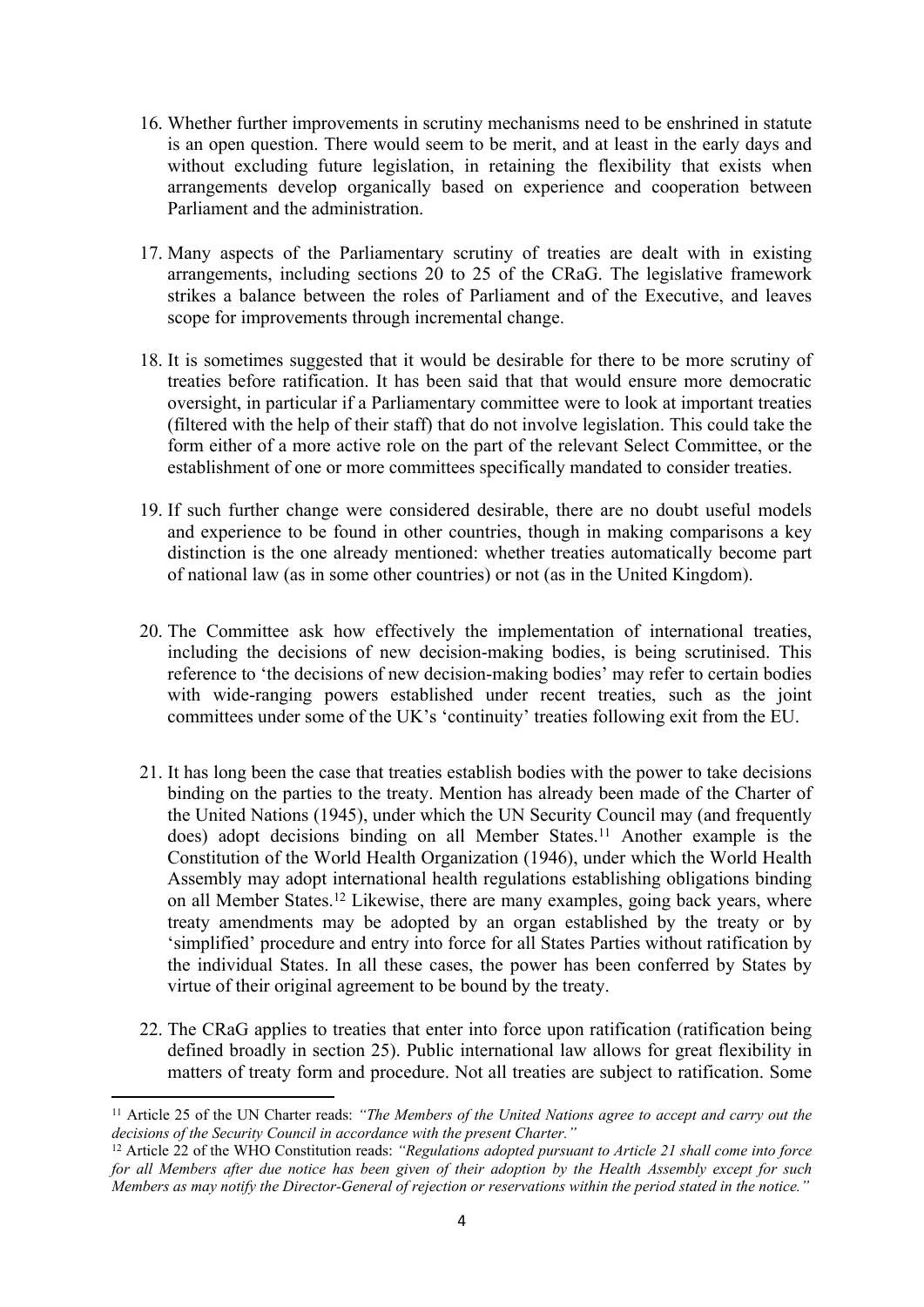enter into force upon signature or upon an exchange of notes (though in the latter case entry into force may be delayed pending completion of any constitutional requirements). These are usually (but not always) the less significant treaties, and do not require implementing legislation. There may be practical difficulties with scrutiny of such treaties. In particular, the text may not in fact be finalized until immediately prior to signature. It may be important, in order to clinch a deal, to move to signature as soon as the negotiations are completed and while the negotiators are still face-toface.

23. The provisional application of treaties is a well-recognized institution of international law, being the subject of article 25 of the Vienna Convention on the Law of Treaties.<sup>13</sup> At its current session, the UN International Law Commission is expected to adopt on second (and final) reading a *Guide to Provisional Application of Treaties.*<sup>14</sup> The provisional application of a treaty produces a legally binding obligation to apply the treaty, except to the extent that the treaty provides otherwise or it is otherwise agreed.<sup>15</sup> States may usually terminate provisional application relatively easily.<sup>16</sup> The value of provisional application, as a way to give effect to treaties ahead of their entry into force, is beyond doubt, as recent United Kingdom practice following exit from the EU has shown. It serves a useful function in international relations by enabling a treaty or a part thereof to be applied swiftly, even where one or more of the States concerned is unable to ratify the treaty immediately.

#### **4) Role of the House of Commons**

- 24. The Committee ask what role Parliament, and the House of Commons in particular, should have at different stages of the treaty making and implementation process. They further ask what role Parliament should have in relation to different types of treaties.
- 25. As explained in my 2018 evidence,<sup>17</sup> and as the House of Lords recognized in its 2019 report, there are obvious limits to Parliamentary scrutiny of treaty negotiations while they are ongoing. Negotiating in the glare of publicity is unlikely to be effective. The negotiation of a treaty is often sensitive, with one or both or all parties demanding a high degree of confidentiality (sometimes extending even to the very fact that negotiations are taking place). In addition, treaty negotiations are often conducted in highly informal and unpredictable ways, and are frequently time sensitive.

<sup>&</sup>lt;sup>13</sup> Article 25 of the 1969 Vienna Convention on the Law of Treaties reads:

*<sup>1.</sup> A treaty or a part of a treaty is applied provisionally pending its entry into force if:*

*<sup>(</sup>a) the treaty itself so provides; or*

*<sup>(</sup>b) the negotiating States have in some other manner so agreed.*

*<sup>2.</sup> Unless the treaty otherwise provides or the negotiating States have otherwise agreed, the provisional* application of a treaty or a part of a treaty with respect to a State shall be terminated if that State notifies the other States between which the treaty is being applied provisionally of its intention not to become a party to the *treaty.*

<sup>&</sup>lt;sup>14</sup> For the text of the 12 draft guidelines, of which the UN International Law Commission took note on 3 June 2021, see UN Document A/CN.4/L.952, available at [https://documents-dds-](https://documents-dds-ny.un.org/doc/UNDOC/LTD/G21/113/75/PDF/G2111375.pdf?OpenElement)

[ny.un.org/doc/UNDOC/LTD/G21/113/75/PDF/G2111375.pdf?OpenElement](https://documents-dds-ny.un.org/doc/UNDOC/LTD/G21/113/75/PDF/G2111375.pdf?OpenElement)  <sup>15</sup> *Ibid.*, draft guideline 6.

<sup>16</sup> *Ibid.*, draft guideline 9.

<sup>&</sup>lt;sup>17</sup> Note 1 above.